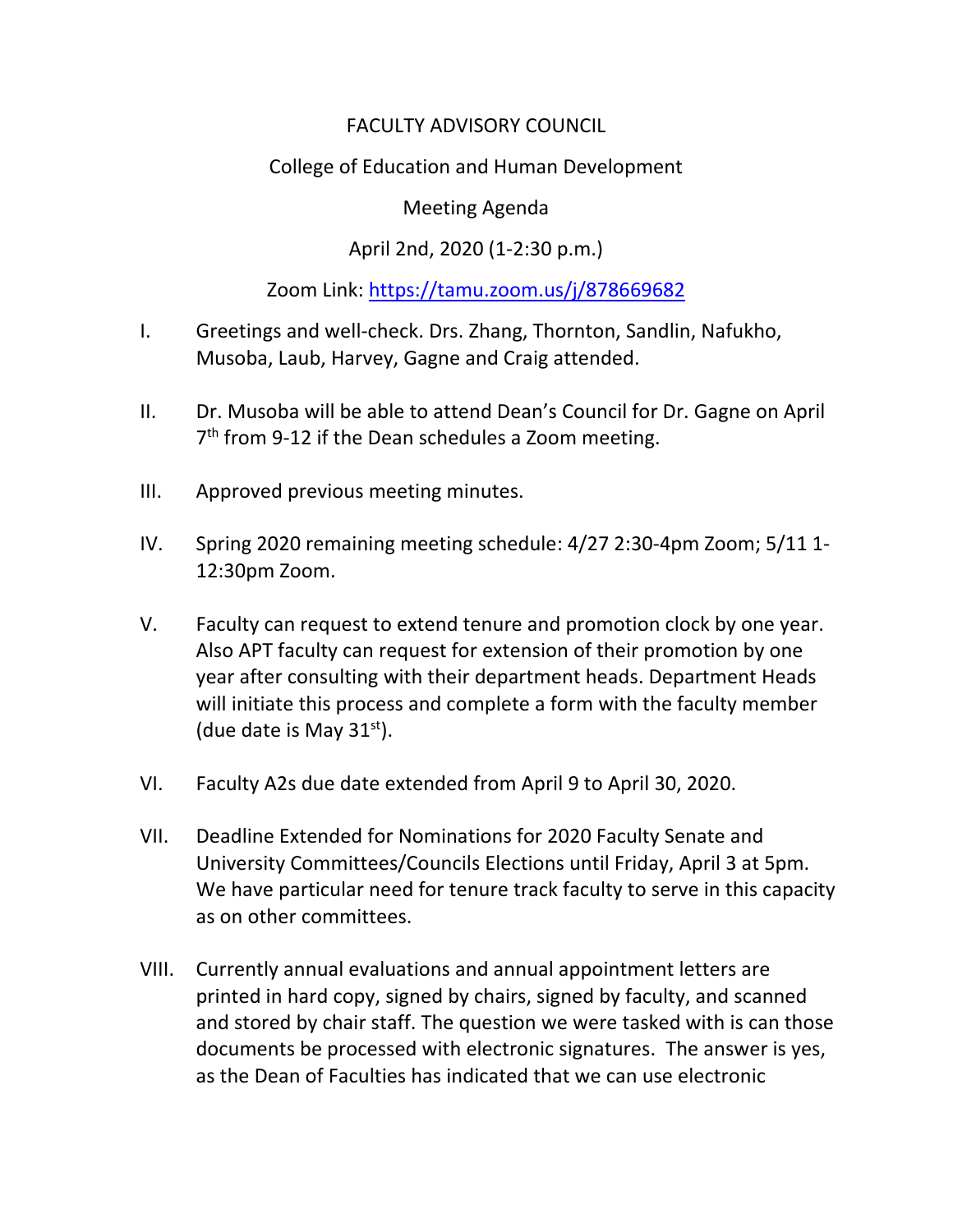signature in any document (email communication 2/3/20). OGAPS is now accepting e-signatures as well.

- IX. CEHD Best Practices for Post-Doc Level Salaries. Dr. Bloomfield has requested FAC's review by April  $1<sup>st</sup>$ . Draft is attached. I will ask Dr. Bloomfield is any statement about insurance is needed.
- X. Distance education: FAC was tasked with giving feedback on the policy on training and compensation for quality online teaching. Dr. Irby will be providing further information and the policy we should look at.
	- a. In the context of the distance education discussion, it was shared that the university/college (not sure which) contracts with "Examity" [\(https://examity.com/\)](https://examity.com/) for proctoring of online exams. This service to secure the integrity of online exams and is paid for by the college/university. Faculty should be encouraged to use this service only and not other services that charge students.
	- b. Further in the context of the distance education discussion and in light of our discussion on attendance accommodations: Ben said we should first try to get the students to attend via Zoom which would allow for fuller participation than other alternatives. Second, on an individual faculty basis, his office would provide support to faculty for lecture capture as the second alternative.
- XI. CEHD encourages all faculty to keep up with best practices for online courses (official communications from Texas A&M are relevant). PICA Evaluations for use online were sent to us this week. There are several items that can be included in your PICA evaluations to reflect online methods and content. PICA evaluations for this semester won't count for 3rd-year reviews, tenure and promotion, etc.
- XII. We are still waiting on the 1 University Professor and 1 SEC Teaching Excellence awards we have put forward. We did get 3 CEHD Distinguished Achievement awards from the Association of Former Students.